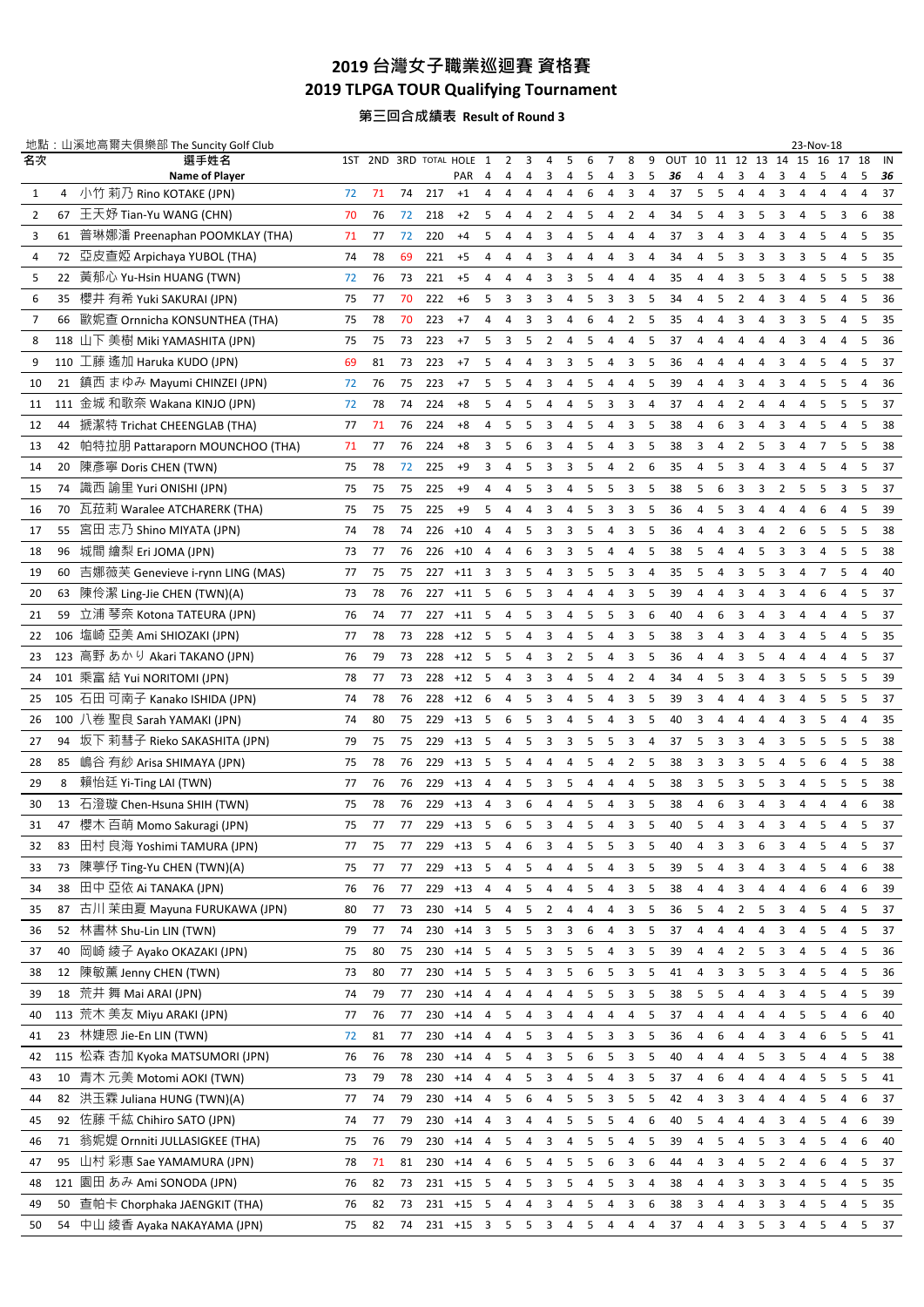# **台灣女子職業巡迴賽 資格賽 2019 TLPGA TOUR Qualifying Tournament**

### **第三回合成績表 Result of Round 3**

|          |                | 地點:山溪地高爾夫俱樂部 The Suncity Golf Club                     |          |          |          |                        |                          |                          |        |                               |                |                     |                |                |                                |        |                       |                     |                |                |                         |                     | 23-Nov-18 |         |         |                |          |
|----------|----------------|--------------------------------------------------------|----------|----------|----------|------------------------|--------------------------|--------------------------|--------|-------------------------------|----------------|---------------------|----------------|----------------|--------------------------------|--------|-----------------------|---------------------|----------------|----------------|-------------------------|---------------------|-----------|---------|---------|----------------|----------|
| 名次       |                | 選手姓名<br><b>Name of Player</b>                          |          |          |          | 1ST 2ND 3RD TOTAL HOLE | <b>PAR</b>               | 1<br>4                   | 2<br>4 | 3<br>4                        | 4<br>3         | 5<br>4              | 6<br>5         | 7<br>4         | 8<br>3                         | 9<br>5 | OUT 10 11 12 13<br>36 | 4                   | 4              | 3              | 4                       | 14<br>3             | 15<br>4   | 16<br>5 | 17<br>4 | 18<br>5        | IN<br>36 |
| 51       |                | 120 辻岡 愛理 Airi TSUJIOKA (JPN)                          | 71       | 85       | 75       | 231                    | $+15$                    | -5                       | 4      | 5                             | 3              | 3                   | 4              | 5              | 3                              | 5      | 37                    | 4                   | 6              | 4              | 4                       | 3                   | 4         | 5       | 3       | 5              | 38       |
| 52       | 56             | 塔媞安娜 Tatiana WIJAYA (INA)                              | 79       | 73       | 79       | 231                    | +15                      | 4                        | 5      |                               | 3              | 5                   | 4              | 4              | 4                              | 5      | 38                    | 3                   | 5              | 4              | 5                       | 3                   | 4         | 7       | 4       | 6              | 41       |
| 53       | 43             | 薇徳 Wad PHAEWCHIMPLEE (THA)                             | 77       | 72       | 82       | 231                    | $+87$                    | 3                        | 7      | 5                             | 3              | 3                   | 7              | 5              | 3                              | -5     | 41                    | 4                   | 8              | 4              | 4                       | 3                   | 4         | 5       | 4       | 5              | 41       |
| 54       | 25             | 楊斐茜 Fei-Chien YANG (TWN)(A)                            | 77       | 82       | 73       | 232                    | $+16$                    | 4                        | 3      | 5                             | 3              | 4                   | 5              | 4              | 3                              | 5      | 36                    | 4                   | 4              | 3              | 4                       | 3                   | 5         | 5       | 4       | 5              | 37       |
| 55       | 109            | 松永 麻衣子 Maiko MATSUNAGA (JPN)                           | 78       | 80       | 74       | 232                    | $+16$                    | $\overline{4}$           | 4      | 3                             | 2              | 3                   | 5              | 4              | 3                              | 5      | 33                    | 5                   | 5              | 2              | 5                       | $\overline{4}$      | 4         | 6       | 4       | 6              | 41       |
| 56       | 124            | 權貞琳 Jungrim KWON (KOR)                                 | 77       | 78       | 77       | 232                    | $+16$                    | -5                       | 5      | 5                             | 4              | 4                   | 5              | 4              | 2                              | 5      | 39                    | 4                   | 6              | 3              | 4                       | 3                   | 4         | 5       | 4       | -5             | 38       |
| 57       | 86             | 秋山 紗惠子 Saeko AKIYAMA (JPN)                             | 79       | 74       | 79       | 232                    | $+16$                    | 4                        | 5      | 5                             | 4              | 5                   | 5              | 4              | 3                              | 5      | 40                    | 5                   | 4              | 3              | 4                       | 4                   | 5         | 4       | 4       | 6              | 39       |
| 58       | 51             | 娜塔擊 Nattapan SIRITRAI (THA)                            | 75       | 78       | 79       | 232                    | $+16$                    | -5                       | 5      | 5                             | 3              | 4                   | 5              | 4              | 3                              | 4      | 38                    | 4                   | 5              | 3              | 5                       | 3                   | 4         | 5       | 5       | $\overline{7}$ | 41       |
| 59       | 14             | 涂郡庭 Chun-Ting TU (TWN)(A)                              | 73       | 79       | 80       | 232                    | $+16$                    | $\overline{4}$           | 5      | 4                             | 4              | 4                   | 4              | 4              | 3                              | 5      | 37                    | 4                   | $\overline{4}$ | 3              | 5                       | 4                   | 4         | 7       | 6       | 6              | 43       |
| 60       | 89             | 九岡 優 Yu MARUOKA (JPN)                                  | 78       | 73       | 81       | 232                    | $+16$                    | 4                        | 4      | 4                             | 3              | 4                   | 4              | 5              | 4                              | 6      | 38                    | 4                   | 8              | 4              | 4                       | 5                   | 4         | 5       | 4       | 5              | 43       |
| 61       | 45             | 青野 紗也 Saya AONO (JPN)                                  | 73       | 78       | 81       | 232                    | $+16$                    | 4                        | 4      | 6                             | 3              | 4                   | 5              | 4              | 3                              | 5      | 38                    | 4                   | 5              | 4              | -5                      | 5                   | 5         | 4       | 5       | 6              | 43       |
| 62       | 75             | 石川彩 Aya ISHIKAWA (JPN)                                 | 80       | 80       | 73       | 233                    | $+17$                    | 4                        | 4      | 3                             | 4              | 4                   | 6              | 3              | 3                              | 5      | 36                    | 5                   | 5              | 3              | 3                       | 3                   | 4         | 5       | 4       | 5              | 37       |
| 63       | 90             | 梁稀嵐 Isabella LEUNG (HKG)                               | 81       | 75       | 77       | 233                    | $+17$                    | 4                        | 5      | 6                             | 3              | 4                   | 5              | 5              | 3                              | 5      | 40                    | 4                   | 5              | 4              | 4                       | 3                   | 3         | 5       | 4       | 5              | 37       |
| 64       | 119            | 四位 美森 Mimori SHII (JPN)                                | 76       | 79       | 78       | 233                    | $+17$                    | 4                        | 4      | 5                             | 2              | -5                  | 6              | 6              | 3                              | 5      | 40                    | 4                   | 6              | 3              | 5                       | 2                   | 4         | 5       | 4       | -5             | 38       |
| 65       | 24             | 田中 瑞代 Mizuyo TANAKA (JPN)                              | 78       | 76       | 79       | 233                    | $+17$                    | 4                        | 6      | 5                             | 4              | 4                   | 5              | 4              | 3                              | 5      | 40                    | 4                   | 4              | 3              | 5                       | 3                   | 4         | 6       | 5       | 5              | 39       |
| 66       | 130            | 瑪爾薇 Marvi MONSALVE (PHL)                               | 77       | 77       | 79       | 233                    | $+17$                    | $\overline{4}$           | 5      | 6                             | 4              | 4                   | 4              | 4              | 3                              | 5      | 39                    | 5                   | 4              | 3              | 5                       | 3                   | 4         | 5       | 5       | 6              | 40       |
| 67       |                | 127 原田 怜奈 Reina HARADA (JPN)                           | 77       | 77       | 79       | 233                    | $+17$                    | 3                        | 5      | $\overline{7}$                | 3              | 4                   | 5              | 4              | 3                              | 5      | 39                    | 4                   | 5              | 3              | 4                       | 3                   | 4         | 6       | 5       | 6              | 40       |
| 68       | 78             | 菊池 花音 Kanon KIKUCHI (JPN)                              | 76       | 77       | 80       | 233                    | $+17$                    | -5                       | 5      | 6                             | $\overline{4}$ | 5                   | 4              | 4              | 3                              | 5      | 41                    | 5                   | 4              | 3              | 4                       | 4                   | 5         | 4       | 4       | 6              | 39       |
| 69       | 46             | 竹内 亞祐美 Ayumi TAKEUCHI (JPN)                            | 77       | 76       | 80       | 233                    | $+17$                    | 4                        | 4      | 5                             | 4              | 5                   | 5              | 5              | 3                              | 5      | 40                    | 5                   | 4              | 4              | 4                       | 3                   | 6         | 5       | 4       | 5              | 40       |
| 70       | 103            | 姜致世 Chisae KANG (KOR)                                  | 77       | 76       | 80       | 233                    | $+17$                    | 4                        | 5      | 5                             | 4              | 5                   | 4              | 5              | 3                              | 5      | 40                    | 4                   | 5              | 4              | 5                       | 3                   | 4         | 5       | 4       | 6              | 40       |
| 71       | 107            | 園田 紗理奈 Sarina SONODA (JPN)                             | 80       | 78       | 76       | 234                    | $+18$                    | -5                       | 4      | 5                             | 3              | 5                   | 5              | $\overline{4}$ | 3                              | 5      | 39                    | 4                   | 4              | 3              | 4                       | 4                   | 4         | 4       | 4       | 6              | 37       |
| 72       | 84             | 鈴木 惠子 Keiko SUZUKI (JPN)                               | 79       | 79       | 76       | 234                    | $+18$                    | 4                        | 4      | 5                             | 4              | 4                   | 5              | 4              | $\overline{2}$                 | 5      | 37                    | 5                   | 4              | 4              | 4                       | 3                   | 4         | 6       | 4       | 5              | 39       |
| 73       | 77             | 菊池 玲花 Reika KIKUCHI (JPN)                              | 81       | 73       | 80       | 234                    | $+18$                    | 6                        | 4      | 4                             | 2              | 5                   | 6              | 4              | 4                              | 5      | 40                    | 5                   | 4              | 3              | 5                       | 3                   | 4         | 5       | 5       | 6              | 40       |
| 74       |                | 128 小貫 衣織 lori ONUKI (JPN)                             | 80       | 81       | 74       | 235                    | $+19$                    | 4                        | 5      | 5                             | 3              | 3                   | 5              | 4              | 4                              | 4      | 37                    | 4                   | 5              | 3              | 4                       | 4                   | 4         | 4       | 5       | 4              | 37       |
| 75       | 91             | 中井 美有 Miyu NAKAI (JPN)                                 | 76       | 84       | 75       | 235                    | $+19$                    | 4                        | 5      | 5                             | 4              | 4                   | 5              | 4              | 4                              | 4      | 39                    | 3                   | 4              | 4              | 5                       | 3                   | 4         | 5       | 3       | 5              | 36       |
| 76       | $\overline{7}$ | 張亞琦 Ya-Chi CHANG (TWN)                                 | 78       | 74       | 83       | 235                    | $+19$                    | -5                       | 6      | 5                             | $\overline{4}$ | 4                   | 6              | 5              | 3                              | 5      | 43                    | 4                   | 6              | 3              | 4                       | 4                   | 4         | 5       | 4       | 6              | 40       |
| 77       | 39             | 安納 昭江 Akie ANNO (JPN)                                  | 84       | 79       | 73       | 236                    | $+20$                    | 4                        | 5      | 5                             | 3              | 5                   | 5              | 5              | 3                              | 4      | 39                    | 3                   | 4              | 3              | 4                       | $\overline{2}$      | 4         | 5       | 4       | 5              | 34       |
| 78       | 88             | 寺西 飛香留 Hikaru TERANISHI (JPN)                          | 80       | 81       | 75       | 236                    | $+20$                    | 4                        | 5      | 5                             | 3              | 4                   | 4              | 4              | 3                              | 5      | 37                    | 5                   | 6              | 3              | 4                       | 3                   | 4         | 5       | 3       | 5              | 38       |
|          | 15             | 築山 栗子 KurikoTSUKIYAMA (JPN)                            |          |          |          |                        |                          | -5                       | 5      |                               | 4              |                     |                | 5              |                                | 5      |                       |                     | 4              |                | 4                       |                     | 4         | 4       | 4       | 5              |          |
| 79       |                | 11 成田 いづみ Izumi NARITA (JPN)                           | 76       | 81       | 79<br>79 | 236                    | $+20$<br>$+20$           | -5                       | 5      | 5<br>5                        | 4              | 4<br>5              | 6<br>5         | 4              | 4<br>3                         | 5      | 43<br>41              | 4<br>4              | 5              | 4<br>3         | 5                       | 3                   | 4         | 5       | 4       | 5              | 36<br>38 |
| 80       | 99             | 小林 明子 Akane KOBAYASHI (JPN)                            | 77       | 80       | 81       | 236                    |                          |                          |        | 4                             | $\overline{2}$ | 5                   |                | 5              |                                | 6      |                       |                     | 4              | 4              |                         | 3                   |           |         | 6       | $\overline{7}$ |          |
| 81       |                | 104 大城 美南海 Minami OSHIRO (JPN)                         | 76       | 79       |          | 236                    | $+20$                    | -5                       | 3      |                               |                |                     | 5              |                | 3                              |        | 38                    | 4                   |                |                | 4                       | 3                   | 6         | 5       |         |                | 43       |
| 82       |                | 114 當宮 亞里沙 Arisa TOMIYA (JPN)                          | 81       | 81       | 75       | 237                    | $237 +21$ 5              |                          | 4      | 6                             | 3              | 4                   | 5              | 4              | 3                              | 5      | 39                    | 4                   | 4              | 2              | -5                      | 3                   | 4         | 5       | 4       | 5              | 36       |
| 83       |                | 122 石山 鼓都 Koto ISHIYAMA (JPN)                          | 79       | 79       | 79       |                        | $+21$                    | 4                        | 5      | 5                             | 4              | 4                   | 5              | 6              | 4                              | 5      | 42                    | 5                   | 4              | 3              | 4                       | 3                   | 4         | 5       | 4       | 5              | 37       |
| 84       | 68             | 鳳 Phon ANGWARAWONG (THA)                               | 78<br>77 | 80<br>80 | 79<br>80 |                        | 237 +21 4<br>$237 +21$ 5 |                          | 6<br>6 | 5<br>5                        | 3<br>4         | 4                   | 5              | 4              | $\overline{2}$<br>3            | 4<br>5 | 37                    | 5<br>4              | 4<br>4         | 4              | 4<br>5                  | 3                   | 4         | 5       | 4       | 9<br>4         | 42<br>37 |
| 85       | 26             | 黃舒淮 Shu-Huai HUANG (TWN)                               |          |          | 80       | 237                    | $+21$ 5                  |                          | 6      | 5                             |                | 4                   | 5              | 6              |                                | 5      | 43<br>43              | 4                   | 4              | 4<br>4         | $\overline{\mathbf{3}}$ | 3                   | 4<br>4    | 5<br>6  | 4<br>4  | 5              | 37       |
| 86       | 9              | 黃賢雯 Hsien-Wen HUANG (TWN)                              | 72       | 85       | 72       | 238                    | $+22$ 5                  |                          |        | 3                             | 4<br>4         | 4                   | 5<br>4         | 5              | 4                              | 5      | 35                    |                     | 4              |                |                         | 3                   |           | 4       |         | 5              |          |
| 87<br>88 | 97             | 西村 加菜子 Kanako NISHIMURA (JPN)                          | 83<br>82 | 83<br>79 | 77       | 238                    | $+22$ 5                  |                          | 4<br>5 | 5                             | $\overline{4}$ | 4<br>5              | 4              | 4<br>4         | $\overline{2}$<br>$\mathbf{3}$ | 5      | 40                    | 4<br>5              | 4              | 4<br>3         | 4<br>4                  | 3<br>3              | 4<br>4    | 6       | 5<br>4  | 4              | 37<br>37 |
|          | 17             | 蒂婭 Dea MAHENDRA (INA)                                  |          |          |          | 238                    | $+22$ 4                  |                          |        |                               |                |                     |                |                |                                |        |                       |                     |                |                |                         |                     |           |         |         |                |          |
| 89       |                | 望月 綾乃 Ayano MOCHIZUKI (JPN)                            | 80       | 81       | 77       |                        |                          |                          | 6      | 4                             | 4              | 5                   | 4              | 5              | 3                              | 5      | 40                    | 4                   | 4              | 4              | 3                       | 3                   | 4         | 6       | 4       | 5              | 37       |
| 90       | 29             |                                                        | 80       | 81       | 77       | 238                    | $+22$ 4                  |                          | 4      | 6                             | 3              | 4                   | 5              | 4              | $\overline{2}$                 | 5      | 37                    | 5                   | 5              | 4              | 4                       | 3                   | 4         | 6       | 4       | 5              | 40       |
| 91       | 41             | 永石 美香 Mika NAGAISHI (JPN)<br>鍾芮芯 Rui-Xin ZHONG (TWN)   | 79       | 79       | 80       | 238                    | $+22$ 4<br>$+23$ 5       |                          | 4      | 6                             | 5              | 4                   | 6              | 4              | 5                              | 5      | 43                    | 4                   | 5              | 3              | 4                       | 3                   | 4         | 5       | 5       | 4              | 37       |
| 92       | 16             |                                                        | 83       | 79       | 77       | 239                    |                          |                          | 6      | 3                             | 3              | 4                   | 5              | 4              | 3                              | 5      | 38                    | 6                   | 6              | 3              | 5                       | $\overline{2}$      | 4         | 5       | 3       | 5              | 39       |
| 93       | 32             | 中村 英美 Hidemi NAKAMURA(JPN)                             | 77       | 84       | 78       | 239                    | $+23$ 4                  |                          | 5      | 4                             | 3              | 5                   | 5              | 4              | 4                              | 4      | 38                    | 3                   | 5              | 4              | 5                       | 3                   | 4         | 5       | 5       | 6              | 40       |
| 94       | 80             | 江口 紗代 Sayo EGUCHI (JPN)                                | 78       | 83       | 78       | 239                    | $+23$                    | 5                        | 4      | 5                             | 3              | 5                   | 5              | 4              | 3                              | 4      | 38                    | 4                   | 4              | 3              | 3                       | 3                   | 5         | 5       | 5       | 8              | 40       |
| 95       |                | 112 小宮 滿莉花 Marika KOMIYA (JPN)                         | 78       | 82       | 79       | 239                    | $+23$                    | $\overline{4}$           | 5      | 4                             | 4              | 4                   | 5              | 5              | 4                              | -5     | 40                    | 6                   | 4              | 3              | 4                       | 3                   | 4         | 5       | -5      | 5              | 39       |
| 96       | 30             | 淺野 愛 Ai ASANO (JPN)                                    | 80       | 78       | 81       | 239                    | $+23$                    | $\overline{7}$           | 4      | 4                             | 4              | 4                   | 5              | 4              | 3                              | 5      | 40                    | 3                   | 5              | 3              | 5                       | 3                   | 6         | 6       | 4       | 6              | 41       |
| 97       | 28             | 黃筱涵 Hsiao-Han HUANG (TWN)(A)                           | 83       | 82       | 75       | 240                    | $+24$                    | $\overline{4}$           | 5      | 4                             | 3              | 4                   | 5              | 4              | 3                              | 6      | 38                    | 3                   | 3              | 4              | 5                       | 3                   | 4         | 5       | 5       | -5             | 37       |
| 98       | 53             | 溫娣 Ti WEN (TWN)(A)<br>108 石倉 佳那子 Kanako ISHIKURA (JPN) | 78<br>84 | 79<br>79 | 83<br>78 | 240                    | $+24$<br>241 +25 5 5     | $\overline{\phantom{0}}$ | 7      | 5<br>$\overline{\phantom{0}}$ | 3              | 5                   | 6<br>6         | 6<br>4         | 3<br>$\overline{2}$            | 5<br>6 | 45                    | 4<br>5 <sub>5</sub> | 4              | 3<br>3         | 6<br>4                  | $\overline{2}$<br>3 | 3<br>4    | 7<br>5  | 4       | 5<br>6         | 38<br>39 |
| 99       | 58             | 安藤 京佳 Kyoka ANDO (JPN)                                 | 76       | 85       | 80       |                        | 241 +25 5 6              |                          |        | 4                             | $\overline{2}$ | 4<br>3 <sub>5</sub> | 5 <sub>5</sub> |                | $\overline{\mathbf{3}}$        | 4      | 39<br>40              | 5 <sub>4</sub>      |                | $\overline{4}$ | $\overline{4}$          |                     | 4 5 5     |         | 4<br>4  | 5              | 40       |
| 100      |                |                                                        |          |          |          |                        |                          |                          |        |                               |                |                     |                |                |                                |        |                       |                     |                |                |                         |                     |           |         |         |                |          |